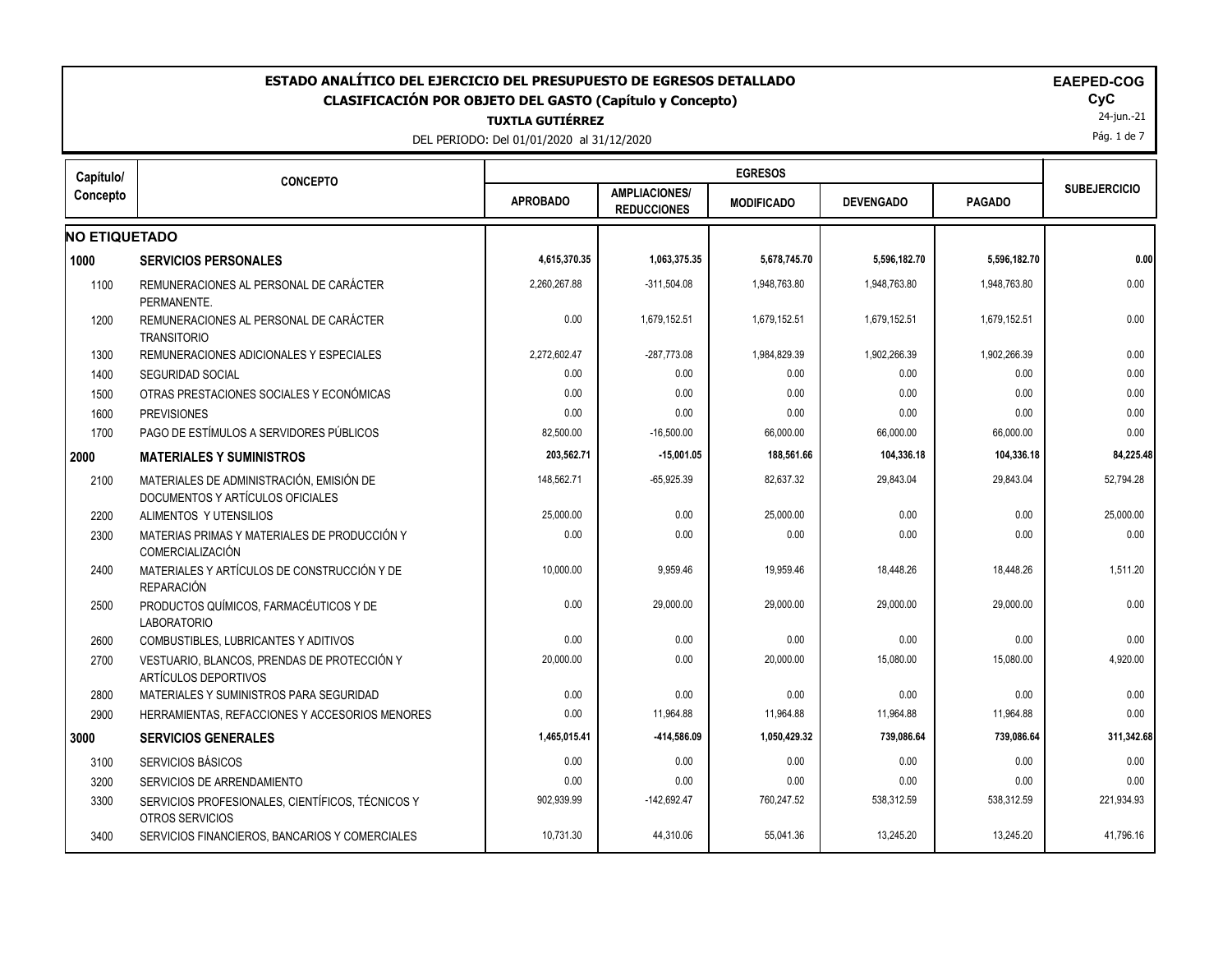### **TUXTLA GUTIÉRREZ ESTADO ANALÍTICO DEL EJERCICIO DEL PRESUPUESTO DE EGRESOS DETALLADO EAEPED-COG CLASIFICACIÓN POR OBJETO DEL GASTO (Capítulo y Concepto) CyC**

DEL PERIODO: Del 01/01/2020 al 31/12/2020

|  | AEPED- | ľ |
|--|--------|---|
|  |        |   |

24-jun.-21

Pág. 2 de 7

| Capítulo/ | <b>CONCEPTO</b>                                                       |                 |                                            | <b>EGRESOS</b>    |                  |               |                     |
|-----------|-----------------------------------------------------------------------|-----------------|--------------------------------------------|-------------------|------------------|---------------|---------------------|
| Concepto  |                                                                       | <b>APROBADO</b> | <b>AMPLIACIONES/</b><br><b>REDUCCIONES</b> | <b>MODIFICADO</b> | <b>DEVENGADO</b> | <b>PAGADO</b> | <b>SUBEJERCICIO</b> |
| 3500      | SERVICIOS DE INSTALACIÓN, REPARACIÓN,<br>MANTENIMIENTO Y CONSERVACIÓN | 123.493.97      | $-99.503.86$                               | 23.990.11         | 16.378.52        | 16.378.52     | 7.611.59            |
| 3600      | SERVICIOS DE COMUNICACIÓN SOCIAL Y PUBLICIDAD                         | 66,500.00       | $-66,500.00$                               | 0.00              | 0.00             | 0.00          | 0.00                |
| 3700      | SERVICIOS DE TRASLADO Y VIÁTICOS                                      | 131,669.19      | $-112,965.34$                              | 18,703.85         | 18,703.85        | 18,703.85     | 0.00                |
| 3800      | <b>SERVICIOS OFICIALES</b>                                            | 130,000.00      | $-81,597.52$                               | 48,402.48         | 48,402.48        | 48.402.48     | 0.00                |
| 3900      | OTROS SERVICIOS GENERALES                                             | 99.680.96       | 44,363.04                                  | 144.044.00        | 104,044.00       | 104,044.00    | 40,000.00           |
| 4000      | TRANSFERENCIAS, ASIGNACIONES, SUBSIDIOS Y OTRAS AYI                   | 244,489.29      | 150.00                                     | 244,639.29        | 121,345.51       | 121,345.51    | 123,293.78          |
| 4100      | TRANSFERENCIAS INTERNAS Y ASIGNACIONES AL SECTOR<br>PÚBLICO           | 0.00            | 0.00                                       | 0.00              | 0.00             | 0.00          | 0.00                |
| 4200      | TRANSFERENCIAS AL RESTO DEL SECTOR PÚBLICO                            | 0.00            | 0.00                                       | 0.00              | 0.00             | 0.00          | 0.00                |
| 4300      | SUBSIDIOS Y SUBVENCIONES                                              | 219,489.29      | 0.00                                       | 219,489.29        | 121,195.51       | 121,195.51    | 98,293.78           |
| 4400      | AYUDAS SOCIALES                                                       | 25,000.00       | 150.00                                     | 25,150.00         | 150.00           | 150.00        | 25,000.00           |
| 4500      | PENSIONES Y JUBILACIONES                                              | 0.00            | 0.00                                       | 0.00              | 0.00             | 0.00          | 0.00                |
| 4600      | TRANSFERENCIAS A FIDEICOMISOS, MANDATOS Y OTROS<br>ANÁLOGOS           | 0.00            | 0.00                                       | 0.00              | 0.00             | 0.00          | 0.00                |
| 4700      | TRANSFERENCIAS A LA SEGURIDAD SOCIAL                                  | 0.00            | 0.00                                       | 0.00              | 0.00             | 0.00          | 0.00                |
| 4800      | <b>DONATIVOS</b>                                                      | 0.00            | 0.00                                       | 0.00              | 0.00             | 0.00          | 0.00                |
| 4900      | <b>TRANSFERENCIAS AL EXTERIOR</b>                                     | 0.00            | 0.00                                       | 0.00              | 0.00             | 0.00          | 0.00                |
| 5000      | <b>BIENES MUEBLES, INMUEBLES E INTANGIBLES</b>                        | 110,000.00      | 0.00                                       | 110,000.00        | 100,975.50       | 100,975.50    | 9,024.50            |
| 5100      | MOBILIARIO Y EQUIPO DE ADMINISTRACIÓN                                 | 110,000.00      | $-11,516.61$                               | 98,483.39         | 89,458.89        | 89,458.89     | 9,024.50            |
| 5200      | MOBILIARIO Y EQUIPO EDUCACIONAL Y RECREATIVO                          | 0.00            | 0.00                                       | 0.00              | 0.00             | 0.00          | 0.00                |
| 5300      | EQUIPO E INSTRUMENTAL MÉDICO Y DE LABORATORIO                         | 0.00            | 0.00                                       | 0.00              | 0.00             | 0.00          | 0.00                |
| 5400      | VEHÍCULOS Y EQUIPO DE TRANSPORTE                                      | 0.00            | 0.00                                       | 0.00              | 0.00             | 0.00          | 0.00                |
| 5500      | EQUIPO DE DEFENSA Y SEGURIDAD                                         | 0.00            | 0.00                                       | 0.00              | 0.00             | 0.00          | 0.00                |
| 5600      | MAQUINARIA, OTROS EQUIPOS Y HERRAMIENTAS                              | 0.00            | 11,516.61                                  | 11,516.61         | 11,516.61        | 11,516.61     | 0.00                |
| 5700      | ACTIVOS BIOLÓGICOS                                                    | 0.00            | 0.00                                       | 0.00              | 0.00             | 0.00          | 0.00                |
| 5800      | <b>BIENES INMUEBLES</b>                                               | 0.00            | 0.00                                       | 0.00              | 0.00             | 0.00          | 0.00                |
| 5900      | <b>ACTIVOS INTANGIBLES</b>                                            | 0.00            | 0.00                                       | 0.00              | 0.00             | 0.00          | 0.00                |
| 6000      | <b>INVERSIÓN PÚBLICA</b>                                              | 0.00            | 0.00                                       | 0.00              | 0.00             | 0.00          | 0.00                |
| 6100      | OBRA PÚBLICA EN BIENES DE DOMINIO PÚBLICO                             | 0.00            | 0.00                                       | 0.00              | 0.00             | 0.00          | 0.00                |
| 6200      | OBRA PÚBLICA EN BIENES DE DOMINIO PROPIO                              | 0.00            | 0.00                                       | 0.00              | 0.00             | 0.00          | 0.00                |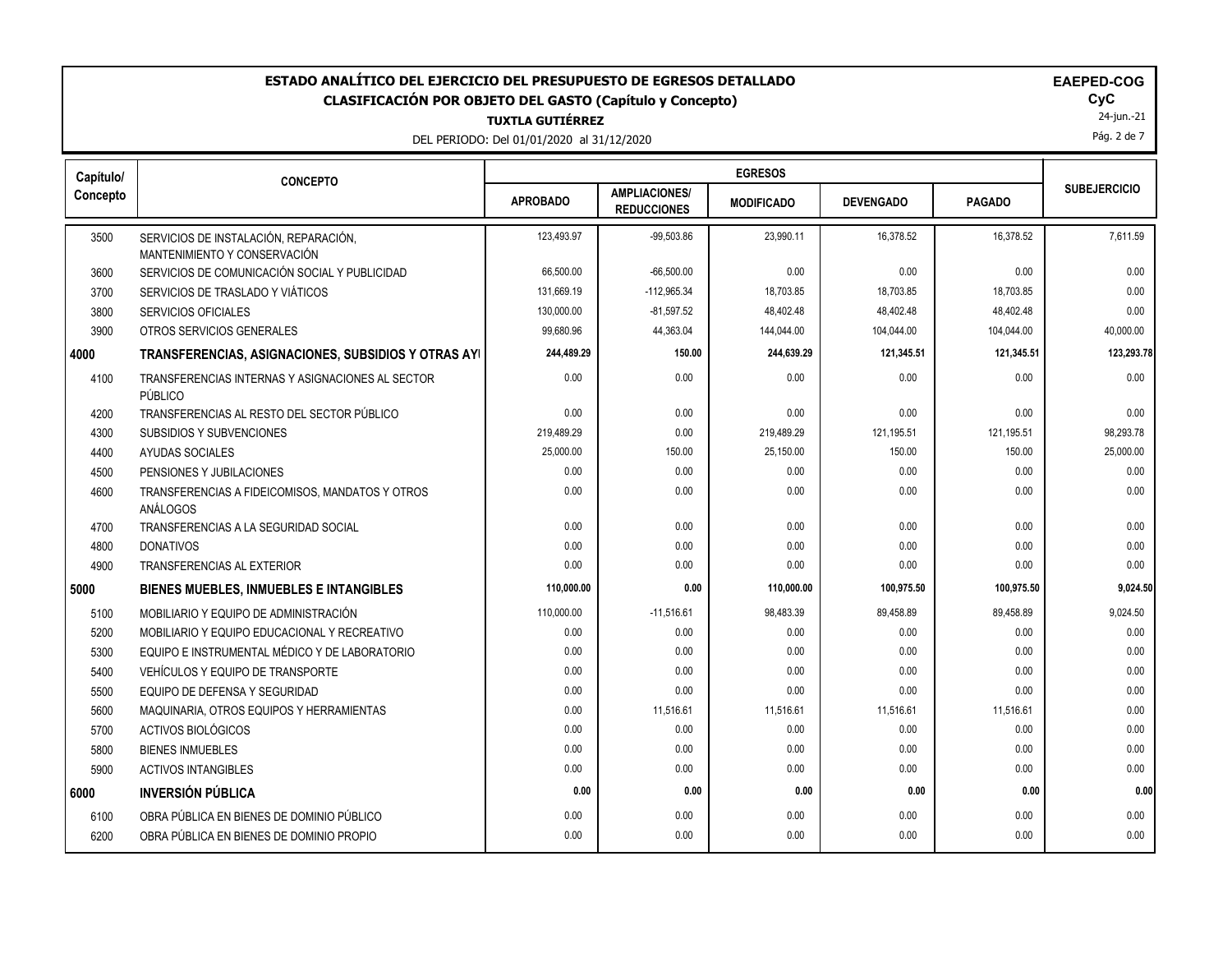# DEL PERIODO: Del 01/01/2020 al 31/12/2020 **TUXTLA GUTIÉRREZ ESTADO ANALÍTICO DEL EJERCICIO DEL PRESUPUESTO DE EGRESOS DETALLADO EAEPED-COG CLASIFICACIÓN POR OBJETO DEL GASTO (Capítulo y Concepto) CyC**

┯

| Capítulo/         | <b>CONCEPTO</b>                                                         |                 |                                            | <b>EGRESOS</b>    |                  |               |                     |
|-------------------|-------------------------------------------------------------------------|-----------------|--------------------------------------------|-------------------|------------------|---------------|---------------------|
| Concepto          |                                                                         | <b>APROBADO</b> | <b>AMPLIACIONES/</b><br><b>REDUCCIONES</b> | <b>MODIFICADO</b> | <b>DEVENGADO</b> | <b>PAGADO</b> | <b>SUBEJERCICIO</b> |
| 6300              | PROYECTOS PRODUCTIVOS Y ACCIONES DE FOMENTO                             | 0.00            | 0.00                                       | 0.00              | 0.00             | 0.00          | 0.00                |
| 7000              | <b>INVERSIONES FINANCIERAS Y OTRAS PROVISIONES</b>                      | 0.00            | 0.00                                       | 0.00              | 0.00             | 0.00          | 0.00                |
| 7100              | INVERSIONES PARA EL FOMENTO DE ACTIVIDADES<br><b>PRODUCTIVAS</b>        | 0.00            | 0.00                                       | 0.00              | 0.00             | 0.00          | 0.00                |
| 7200              | ACCIONES Y PARTICIPACIONES DE CAPITAL                                   | 0.00            | 0.00                                       | 0.00              | 0.00             | 0.00          | 0.00                |
| 7300              | COMPRA DE TÍTULOS Y VALORES                                             | 0.00            | 0.00                                       | 0.00              | 0.00             | 0.00          | 0.00                |
| 7400              | CONCESIÓN DE PRÉSTAMOS                                                  | 0.00            | 0.00                                       | 0.00              | 0.00             | 0.00          | 0.00                |
| 7500              | INVERSIONES EN FIDEICOMISOS, MANDATOS Y OTROS<br>ANÁLOGOS               | 0.00            | 0.00                                       | 0.00              | 0.00             | 0.00          | 0.00                |
| 7600              | OTRAS INVERSIONES FINANCIERAS                                           | 0.00            | 0.00                                       | 0.00              | 0.00             | 0.00          | 0.00                |
| 7900              | PROVISIONES PARA CONTINGENCIAS Y OTRAS<br><b>EROGACIONES ESPECIALES</b> | 0.00            | 0.00                                       | 0.00              | 0.00             | 0.00          | 0.00                |
| 8000              | PARTICIPACIONES Y APORTACIONES                                          | 0.00            | 0.00                                       | 0.00              | 0.00             | 0.00          | 0.00                |
| 8100              | <b>PARTICIPACIONES</b>                                                  | 0.00            | 0.00                                       | 0.00              | 0.00             | 0.00          | 0.00                |
| 8300              | <b>APORTACIONES</b>                                                     | 0.00            | 0.00                                       | 0.00              | 0.00             | 0.00          | 0.00                |
| 8500              | <b>CONVENIOS</b>                                                        | 0.00            | 0.00                                       | 0.00              | 0.00             | 0.00          | 0.00                |
| 9000              | <b>DEUDA PÚBLICA</b>                                                    | 0.00            | 0.00                                       | 0.00              | 0.00             | 0.00          | 0.00                |
| 9100              | AMORTIZACIÓN DE LA DEUDA PÚBLICA                                        | 0.00            | 0.00                                       | 0.00              | 0.00             | 0.00          | 0.00                |
| 9200              | INTERESES DE LA DEUDA PÚBLICA                                           | 0.00            | 0.00                                       | 0.00              | 0.00             | 0.00          | 0.00                |
| 9300              | COMISIONES DE LA DEUDA PÚBLICA                                          | 0.00            | 0.00                                       | 0.00              | 0.00             | 0.00          | 0.00                |
| 9400              | GASTOS DE LA DEUDA PÚBLICA                                              | 0.00            | 0.00                                       | 0.00              | 0.00             | 0.00          | 0.00                |
| 9500              | COSTO POR COBERTURAS                                                    | 0.00            | 0.00                                       | 0.00              | 0.00             | 0.00          | 0.00                |
| 9600              | APOYOS FINANCIEROS                                                      | 0.00            | 0.00                                       | 0.00              | 0.00             | 0.00          | 0.00                |
| 9900              | ADEUDOS DE EJERCICIOS FISCALES ANTERIORES<br>(ADEFAS)                   | 0.00            | 0.00                                       | 0.00              | 0.00             | 0.00          | 0.00                |
| <b>ETIQUETADO</b> |                                                                         |                 |                                            |                   |                  |               |                     |
| 1000              | <b>SERVICIOS PERSONALES</b>                                             | 0.00            | 0.00                                       | 0.00              | 0.00             | 0.00          | 0.00                |
| 1100              | REMUNERACIONES AL PERSONAL DE CARÁCTER<br>PERMANENTE.                   | 0.00            | 0.00                                       | 0.00              | 0.00             | 0.00          | 0.00                |
|                   |                                                                         |                 |                                            |                   |                  |               |                     |

┯

24-jun.-21 Pág. 3 de 7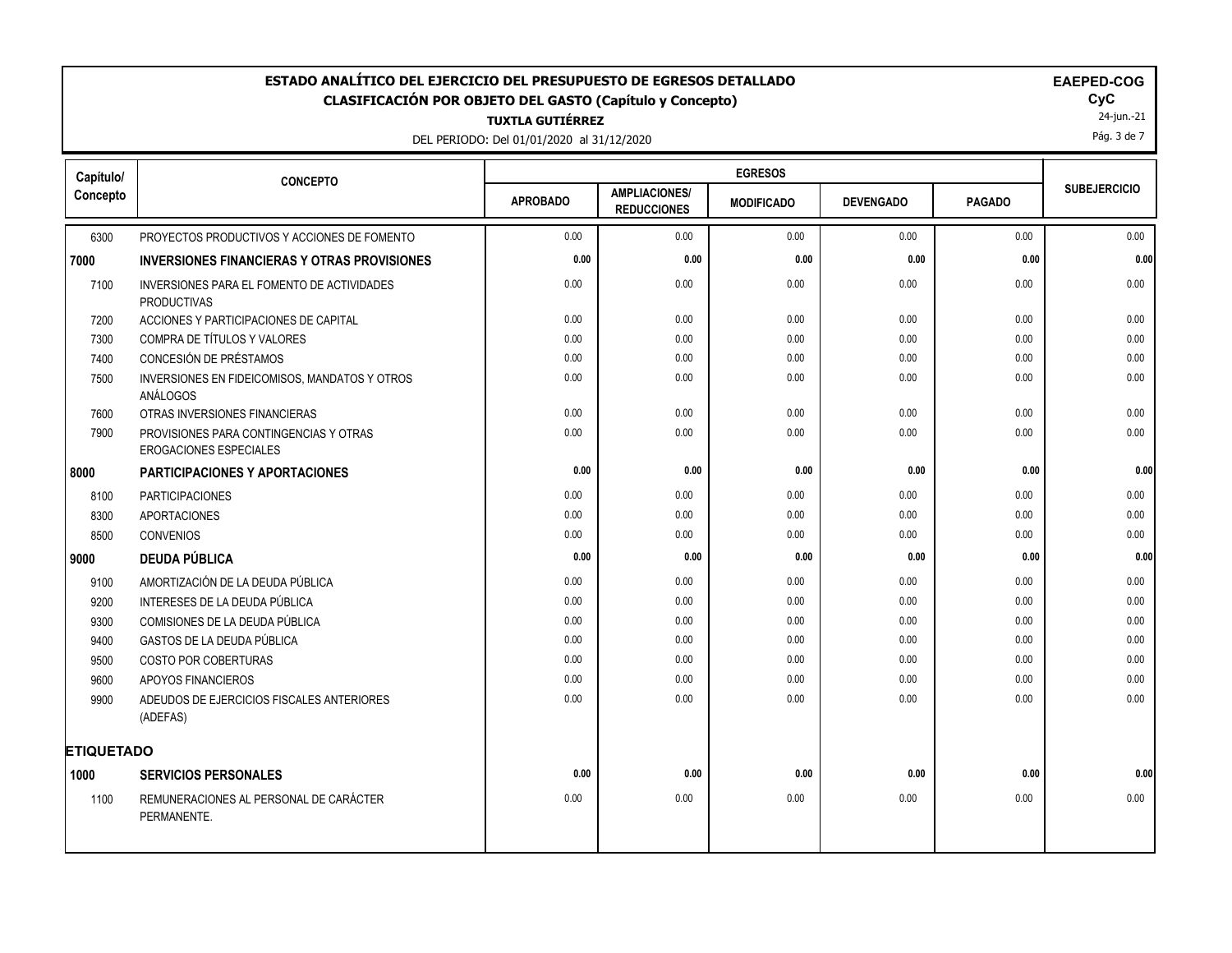## **ESTADO ANALÍTICO DEL EJERCICIO DEL PRESUPUESTO DE EGRESOS DETALLADO EAEPED-COG CLASIFICACIÓN POR OBJETO DEL GASTO (Capítulo y Concepto) CyC**

**TUXTLA GUTIÉRREZ**

DEL PERIODO: Del 01/01/2020 al 31/12/2020

24-jun.-21

Pág. 4 de 7

| Capítulo/ | <b>CONCEPTO</b>                                                              | <b>EGRESOS</b>  |                                            |                   |                  |               |                     |
|-----------|------------------------------------------------------------------------------|-----------------|--------------------------------------------|-------------------|------------------|---------------|---------------------|
| Concepto  |                                                                              | <b>APROBADO</b> | <b>AMPLIACIONES/</b><br><b>REDUCCIONES</b> | <b>MODIFICADO</b> | <b>DEVENGADO</b> | <b>PAGADO</b> | <b>SUBEJERCICIO</b> |
| 1200      | REMUNERACIONES AL PERSONAL DE CARÁCTER<br><b>TRANSITORIO</b>                 | 0.00            | 0.00                                       | 0.00              | 0.00             | 0.00          | 0.00                |
| 1300      | REMUNERACIONES ADICIONALES Y ESPECIALES                                      | 0.00            | 0.00                                       | 0.00              | 0.00             | 0.00          | 0.00                |
| 1400      | <b>SEGURIDAD SOCIAL</b>                                                      | 0.00            | 0.00                                       | 0.00              | 0.00             | 0.00          | 0.00                |
| 1500      | OTRAS PRESTACIONES SOCIALES Y ECONÓMICAS                                     | 0.00            | 0.00                                       | 0.00              | 0.00             | 0.00          | 0.00                |
| 1600      | <b>PREVISIONES</b>                                                           | 0.00            | 0.00                                       | 0.00              | 0.00             | 0.00          | 0.00                |
| 1700      | PAGO DE ESTÍMULOS A SERVIDORES PÚBLICOS                                      | 0.00            | 0.00                                       | 0.00              | 0.00             | 0.00          | 0.00                |
| 2000      | <b>MATERIALES Y SUMINISTROS</b>                                              | 0.00            | 0.00                                       | 0.00              | 0.00             | 0.00          | 0.00                |
| 2100      | MATERIALES DE ADMINISTRACIÓN, EMISIÓN DE<br>DOCUMENTOS Y ARTÍCULOS OFICIALES | 0.00            | 0.00                                       | 0.00              | 0.00             | 0.00          | 0.00                |
| 2200      | ALIMENTOS Y UTENSILIOS                                                       | 0.00            | 0.00                                       | 0.00              | 0.00             | 0.00          | 0.00                |
| 2300      | MATERIAS PRIMAS Y MATERIALES DE PRODUCCIÓN Y<br>COMERCIALIZACIÓN             | 0.00            | 0.00                                       | 0.00              | 0.00             | 0.00          | 0.00                |
| 2400      | MATERIALES Y ARTÍCULOS DE CONSTRUCCIÓN Y DE<br><b>REPARACIÓN</b>             | 0.00            | 0.00                                       | 0.00              | 0.00             | 0.00          | 0.00                |
| 2500      | PRODUCTOS QUÍMICOS, FARMACÉUTICOS Y DE<br><b>LABORATORIO</b>                 | 0.00            | 0.00                                       | 0.00              | 0.00             | 0.00          | 0.00                |
| 2600      | <b>COMBUSTIBLES. LUBRICANTES Y ADITIVOS</b>                                  | 0.00            | 0.00                                       | 0.00              | 0.00             | 0.00          | 0.00                |
| 2700      | VESTUARIO, BLANCOS, PRENDAS DE PROTECCIÓN Y<br>ARTÍCULOS DEPORTIVOS          | 0.00            | 0.00                                       | 0.00              | 0.00             | 0.00          | 0.00                |
| 2800      | MATERIALES Y SUMINISTROS PARA SEGURIDAD                                      | 0.00            | 0.00                                       | 0.00              | 0.00             | 0.00          | 0.00                |
| 2900      | HERRAMIENTAS, REFACCIONES Y ACCESORIOS MENORES                               | 0.00            | 0.00                                       | 0.00              | 0.00             | 0.00          | 0.00                |
| 3000      | <b>SERVICIOS GENERALES</b>                                                   | 0.00            | 0.00                                       | 0.00              | 0.00             | 0.00          | 0.00                |
| 3100      | SERVICIOS BÁSICOS                                                            | 0.00            | 0.00                                       | 0.00              | 0.00             | 0.00          | 0.00                |
| 3200      | SERVICIOS DE ARRENDAMIENTO                                                   | 0.00            | 0.00                                       | 0.00              | 0.00             | 0.00          | 0.00                |
| 3300      | SERVICIOS PROFESIONALES, CIENTÍFICOS, TÉCNICOS Y<br>OTROS SERVICIOS          | 0.00            | 0.00                                       | 0.00              | 0.00             | 0.00          | 0.00                |
| 3400      | SERVICIOS FINANCIEROS, BANCARIOS Y COMERCIALES                               | 0.00            | 0.00                                       | 0.00              | 0.00             | 0.00          | 0.00                |
| 3500      | SERVICIOS DE INSTALACIÓN, REPARACIÓN,<br>MANTENIMIENTO Y CONSERVACIÓN        | 0.00            | 0.00                                       | 0.00              | 0.00             | 0.00          | 0.00                |
| 3600      | SERVICIOS DE COMUNICACIÓN SOCIAL Y PUBLICIDAD                                | 0.00            | 0.00                                       | 0.00              | 0.00             | 0.00          | 0.00                |
| 3700      | SERVICIOS DE TRASLADO Y VIÁTICOS                                             | 0.00            | 0.00                                       | 0.00              | 0.00             | 0.00          | 0.00                |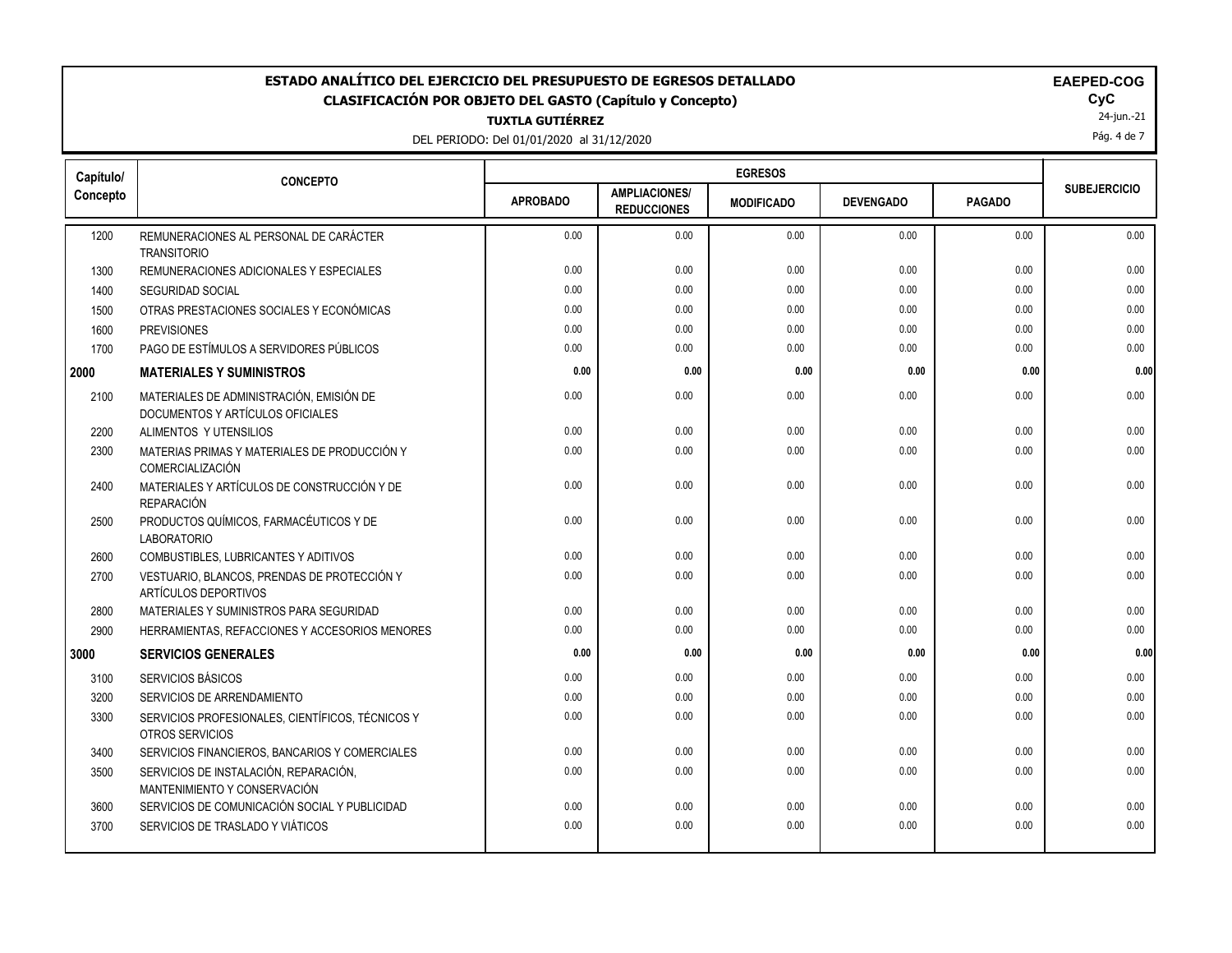### ESTADO ANALÍTICO DEL EJERCICIO DEL PRESUPUESTO DE EGRESOS DETALLADO<br>CLASIFICACIÓN POR OBJETO DEL GASTO (Capítulo y Concepto) **ELAGO**COGO EL GOGO COGO EL GOGO EL GOGO EL GOGO EL GOGO **CLASIFICACIÓN POR OBJETO DEL GASTO (Capítulo y Concepto) CyC**

**TUXTLA GUTIÉRREZ**

DEL PERIODO: Del 01/01/2020 al 31/12/2020

|  |  | <b>EAEPED-COG</b> |  |
|--|--|-------------------|--|
|--|--|-------------------|--|

24-jun.-21

Pág. 5 de 7

| Capítulo/ | <b>CONCEPTO</b>                                             | <b>EGRESOS</b>  |                                            |                   |                  |               |                     |
|-----------|-------------------------------------------------------------|-----------------|--------------------------------------------|-------------------|------------------|---------------|---------------------|
| Concepto  |                                                             | <b>APROBADO</b> | <b>AMPLIACIONES/</b><br><b>REDUCCIONES</b> | <b>MODIFICADO</b> | <b>DEVENGADO</b> | <b>PAGADO</b> | <b>SUBEJERCICIO</b> |
| 3800      | <b>SERVICIOS OFICIALES</b>                                  | 0.00            | 0.00                                       | 0.00              | 0.00             | 0.00          | 0.00                |
| 3900      | OTROS SERVICIOS GENERALES                                   | 0.00            | 0.00                                       | 0.00              | 0.00             | 0.00          | 0.00                |
| 4000      | TRANSFERENCIAS, ASIGNACIONES, SUBSIDIOS Y OTRAS AYI         | 0.00            | 0.00                                       | 0.00              | 0.00             | 0.00          | 0.00                |
| 4100      | TRANSFERENCIAS INTERNAS Y ASIGNACIONES AL SECTOR<br>PÚBLICO | 0.00            | 0.00                                       | 0.00              | 0.00             | 0.00          | 0.00                |
| 4200      | TRANSFERENCIAS AL RESTO DEL SECTOR PÚBLICO                  | 0.00            | 0.00                                       | 0.00              | 0.00             | 0.00          | 0.00                |
| 4300      | SUBSIDIOS Y SUBVENCIONES                                    | 0.00            | 0.00                                       | 0.00              | 0.00             | 0.00          | 0.00                |
| 4400      | AYUDAS SOCIALES                                             | 0.00            | 0.00                                       | 0.00              | 0.00             | 0.00          | 0.00                |
| 4500      | PENSIONES Y JUBILACIONES                                    | 0.00            | 0.00                                       | 0.00              | 0.00             | 0.00          | 0.00                |
| 4600      | TRANSFERENCIAS A FIDEICOMISOS, MANDATOS Y OTROS<br>ANÁLOGOS | 0.00            | 0.00                                       | 0.00              | 0.00             | 0.00          | 0.00                |
| 4700      | TRANSFERENCIAS A LA SEGURIDAD SOCIAL                        | 0.00            | 0.00                                       | 0.00              | 0.00             | 0.00          | 0.00                |
| 4800      | <b>DONATIVOS</b>                                            | 0.00            | 0.00                                       | 0.00              | 0.00             | 0.00          | 0.00                |
| 4900      | TRANSFERENCIAS AL EXTERIOR                                  | 0.00            | 0.00                                       | 0.00              | 0.00             | 0.00          | 0.00                |
| 5000      | BIENES MUEBLES, INMUEBLES E INTANGIBLES                     | 0.00            | 0.00                                       | 0.00              | 0.00             | 0.00          | 0.00                |
| 5100      | MOBILIARIO Y EQUIPO DE ADMINISTRACIÓN                       | 0.00            | 0.00                                       | 0.00              | 0.00             | 0.00          | 0.00                |
| 5200      | MOBILIARIO Y EQUIPO EDUCACIONAL Y RECREATIVO                | 0.00            | 0.00                                       | 0.00              | 0.00             | 0.00          | 0.00                |
| 5300      | EQUIPO E INSTRUMENTAL MÉDICO Y DE LABORATORIO               | 0.00            | 0.00                                       | 0.00              | 0.00             | 0.00          | 0.00                |
| 5400      | VEHÍCULOS Y EQUIPO DE TRANSPORTE                            | 0.00            | 0.00                                       | 0.00              | 0.00             | 0.00          | 0.00                |
| 5500      | EQUIPO DE DEFENSA Y SEGURIDAD                               | 0.00            | 0.00                                       | 0.00              | 0.00             | 0.00          | 0.00                |
| 5600      | MAQUINARIA, OTROS EQUIPOS Y HERRAMIENTAS                    | 0.00            | 0.00                                       | 0.00              | 0.00             | 0.00          | 0.00                |
| 5700      | ACTIVOS BIOLÓGICOS                                          | 0.00            | 0.00                                       | 0.00              | 0.00             | 0.00          | 0.00                |
| 5800      | <b>BIENES INMUEBLES</b>                                     | 0.00            | 0.00                                       | 0.00              | 0.00             | 0.00          | 0.00                |
| 5900      | <b>ACTIVOS INTANGIBLES</b>                                  | 0.00            | 0.00                                       | 0.00              | 0.00             | 0.00          | 0.00                |
| 6000      | <b>INVERSIÓN PÚBLICA</b>                                    | 0.00            | 0.00                                       | 0.00              | 0.00             | 0.00          | 0.00                |
| 6100      | OBRA PÚBLICA EN BIENES DE DOMINIO PÚBLICO                   | 0.00            | 0.00                                       | 0.00              | 0.00             | 0.00          | 0.00                |
| 6200      | OBRA PÚBLICA EN BIENES DE DOMINIO PROPIO                    | 0.00            | 0.00                                       | 0.00              | 0.00             | 0.00          | 0.00                |
| 6300      | PROYECTOS PRODUCTIVOS Y ACCIONES DE FOMENTO                 | 0.00            | 0.00                                       | 0.00              | 0.00             | 0.00          | 0.00                |
| 7000      | <b>INVERSIONES FINANCIERAS Y OTRAS PROVISIONES</b>          | 0.00            | 0.00                                       | 0.00              | 0.00             | 0.00          | 0.00                |
|           |                                                             |                 |                                            |                   |                  |               |                     |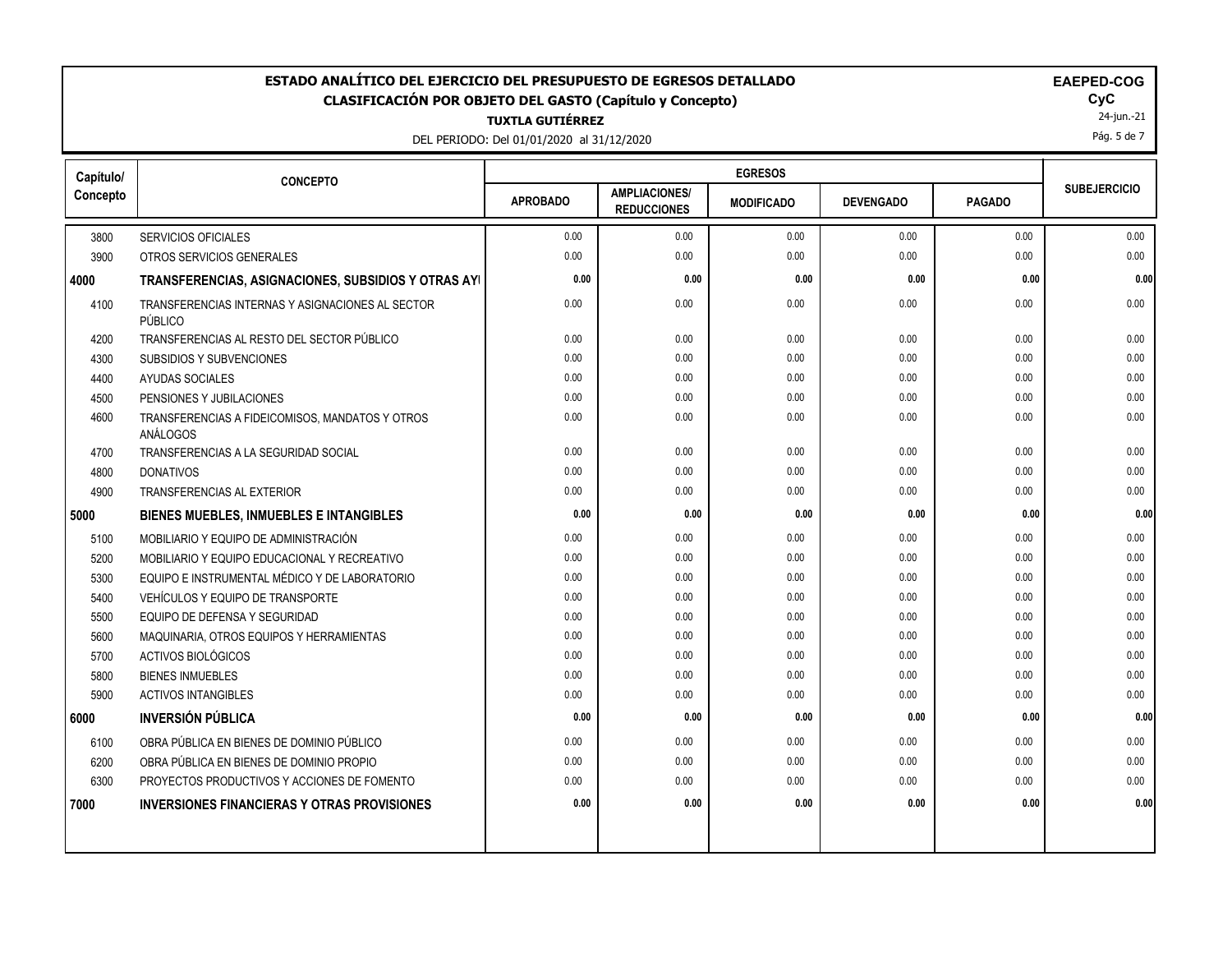## ESTADO ANALÍTICO DEL EJERCICIO DEL PRESUPUESTO DE EGRESOS DETALLADO<br>CLASIFICACIÓN POR OBJETO DEL GASTO (Capítulo y Concepto) **ELAGO**COGO EL GOGO COGO EL GOGO EL GOGO EL GOGO EL GOGO **CLASIFICACIÓN POR OBJETO DEL GASTO (Capítulo y Concepto) CyC**

**TUXTLA GUTIÉRREZ**

DEL PERIODO: Del 01/01/2020 al 31/12/2020

| <b>EAEPED-COG</b> |
|-------------------|
|-------------------|

24-jun.-21

Pág. 6 de 7

| Capítulo/ | <b>CONCEPTO</b>                                                  | <b>EGRESOS</b>  |                                            |                   |                  |               |                     |
|-----------|------------------------------------------------------------------|-----------------|--------------------------------------------|-------------------|------------------|---------------|---------------------|
| Concepto  |                                                                  | <b>APROBADO</b> | <b>AMPLIACIONES/</b><br><b>REDUCCIONES</b> | <b>MODIFICADO</b> | <b>DEVENGADO</b> | <b>PAGADO</b> | <b>SUBEJERCICIO</b> |
| 7100      | INVERSIONES PARA EL FOMENTO DE ACTIVIDADES<br><b>PRODUCTIVAS</b> | 0.00            | 0.00                                       | 0.00              | 0.00             | 0.00          | 0.00                |
| 7200      | ACCIONES Y PARTICIPACIONES DE CAPITAL                            | 0.00            | 0.00                                       | 0.00              | 0.00             | 0.00          | 0.00                |
| 7300      | COMPRA DE TÍTULOS Y VALORES                                      | 0.00            | 0.00                                       | 0.00              | 0.00             | 0.00          | 0.00                |
| 7400      | CONCESIÓN DE PRÉSTAMOS                                           | 0.00            | 0.00                                       | 0.00              | 0.00             | 0.00          | 0.00                |
| 7500      | INVERSIONES EN FIDEICOMISOS, MANDATOS Y OTROS<br>ANÁLOGOS        | 0.00            | 0.00                                       | 0.00              | 0.00             | 0.00          | 0.00                |
| 7600      | OTRAS INVERSIONES FINANCIERAS                                    | 0.00            | 0.00                                       | 0.00              | 0.00             | 0.00          | 0.00                |
| 7900      | PROVISIONES PARA CONTINGENCIAS Y OTRAS<br>EROGACIONES ESPECIALES | 0.00            | 0.00                                       | 0.00              | 0.00             | 0.00          | 0.00                |
| 8000      | PARTICIPACIONES Y APORTACIONES                                   | 0.00            | 0.00                                       | 0.00              | 0.00             | 0.00          | 0.00                |
| 8100      | <b>PARTICIPACIONES</b>                                           | 0.00            | 0.00                                       | 0.00              | 0.00             | 0.00          | 0.00                |
| 8300      | <b>APORTACIONES</b>                                              | 0.00            | 0.00                                       | 0.00              | 0.00             | 0.00          | 0.00                |
| 8500      | <b>CONVENIOS</b>                                                 | 0.00            | 0.00                                       | 0.00              | 0.00             | 0.00          | 0.00                |
| 9000      | <b>DEUDA PÚBLICA</b>                                             | 0.00            | 0.00                                       | 0.00              | 0.00             | 0.00          | 0.00                |
| 9100      | AMORTIZACIÓN DE LA DEUDA PÚBLICA                                 | 0.00            | 0.00                                       | 0.00              | 0.00             | 0.00          | 0.00                |
| 9200      | INTERESES DE LA DEUDA PÚBLICA                                    | 0.00            | 0.00                                       | 0.00              | 0.00             | 0.00          | 0.00                |
| 9300      | COMISIONES DE LA DEUDA PÚBLICA                                   | 0.00            | 0.00                                       | 0.00              | 0.00             | 0.00          | 0.00                |
| 9400      | GASTOS DE LA DEUDA PÚBLICA                                       | 0.00            | 0.00                                       | 0.00              | 0.00             | 0.00          | 0.00                |
| 9500      | COSTO POR COBERTURAS                                             | 0.00            | 0.00                                       | 0.00              | 0.00             | 0.00          | 0.00                |
| 9600      | APOYOS FINANCIEROS                                               | 0.00            | 0.00                                       | 0.00              | 0.00             | 0.00          | 0.00                |
| 9900      | ADEUDOS DE EJERCICIOS FISCALES ANTERIORES<br>(ADEFAS)            | 0.00            | 0.00                                       | 0.00              | 0.00             | 0.00          | 0.00                |
|           |                                                                  |                 |                                            |                   |                  |               |                     |
|           |                                                                  |                 |                                            |                   |                  |               |                     |
|           |                                                                  |                 |                                            |                   |                  |               |                     |
|           |                                                                  |                 |                                            |                   |                  |               |                     |